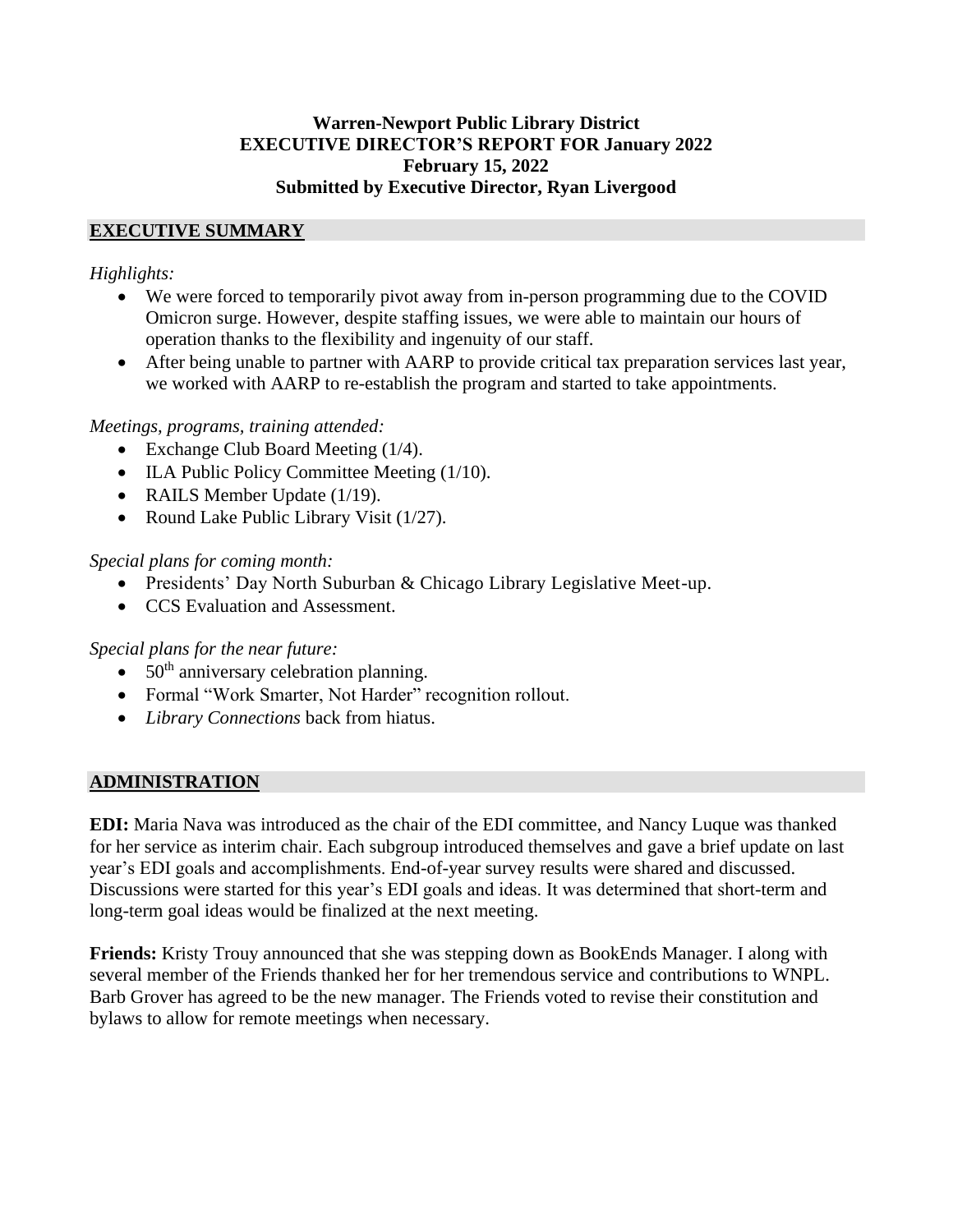# **Fundraising:**

|                    | <b>Fundraising through January</b> |         |              |  |
|--------------------|------------------------------------|---------|--------------|--|
|                    |                                    |         |              |  |
|                    |                                    | January | Year to Date |  |
| <b>Annual Fund</b> |                                    | 600.00  | 6,665.00     |  |
| Gifts              |                                    | 0.00    | 202.77       |  |
| Total              |                                    | 600.00  | 6,867.77     |  |
|                    |                                    |         |              |  |

#### **Personnel:**

Status of Organization: January Number of full-time employees: 38 Number of part-time employees: 44 TOTAL number of employees: 82 Full-time equivalents: 58.49 New hires: 1/5-M. Nava FT Community Engagement Manager 1/12-D. Arroyo PT Security Monitor20 hours weekly

Separations: None Changes: None

| <b>Date</b> | <b>Title</b>                                                | <b>Hours</b>   | <b>Staff</b> |
|-------------|-------------------------------------------------------------|----------------|--------------|
| 1/3         | <b>Materials Challenges</b>                                 | 1              | Peggy M.,    |
|             |                                                             |                | <b>Betty</b> |
| 1/14        | Tackling Racism and Bias in the Library Catalog             | $\mathbf{1}$   | Amy M.       |
| 1/18        | Managing and Analyzing Data in Excel Office 365             | 2.5            | Nancy LO     |
| 1/20        | Excel VBA Programming- Beyond Recording Macros              | 3.25           | Nancy LO     |
| 1/4         | LMCC-Promoting EDI & Library-Campus Engagement              | $.5\,$         | Karen        |
|             | though Social Justice Reading Club                          |                |              |
| 1/11        | Circular Logo Design with Draplin: Combine Type & Icons     | $\mathbf{1}$   | Eric         |
|             | in a Classic Shape                                          |                |              |
| 1/11        | Logo Design with Draplin: Secrets of Shape, Type and Color  | 3              | Eric         |
| 1/11        | Dirty Design With Draplin: Crusty Techniques to Create      | 2.5            | Eric         |
|             | <b>Truly Original Work</b>                                  |                |              |
| 1/13        | Library Works - Plan a Campaign to Draw People Back Into    | $\mathbf{1}$   | Sandy        |
|             | <b>Your Libraries</b>                                       |                |              |
| 1/13        | Is Web3 the future? Bloomberg Twitter Space                 | .5             | Sandy        |
| 1/14        | Illustration with Draplin: Iterating with Shape, Style, and | $\overline{4}$ | Eric         |
|             | Color                                                       |                |              |
| 1/18        | <b>ILP Marketing Committee</b>                              | $\mathbf{1}$   | Sandy        |
| 1/19        | Hootsuite - Social Media Trends                             | 1              | Karen        |
| 1/19        | <b>RAILS Member Update</b>                                  | 1.5            | Sandy        |

# **Workshops, programs and training attended:**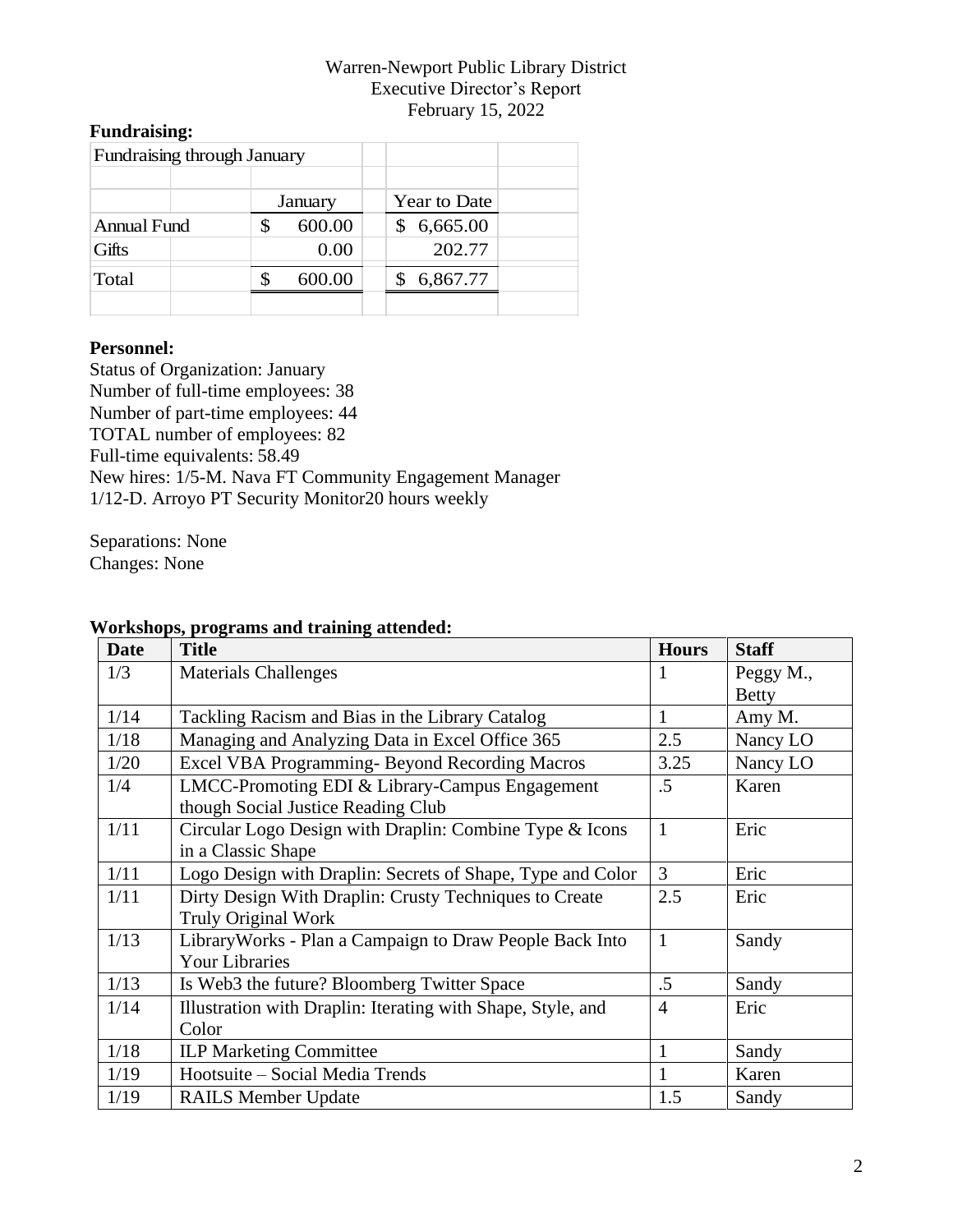|      | 1 CO1 001 y $10, 2022$                                                            |                 |                |
|------|-----------------------------------------------------------------------------------|-----------------|----------------|
| 1/21 | LMCC-When the Doors Close: Promoting Library Services                             | .75             | Karen          |
|      | in a Remote Environment through Strategic Storytelling                            | $\mathbf{1}$    |                |
| 1/21 | Library Works - Plan a Campaign to Draw People Back Into<br><b>Your Libraries</b> |                 | Karen          |
| 1/26 | Ryan Dowd - The Librarian's Guide to Homelessness                                 | $\mathbf{1}$    | Karen          |
| 1/28 | LMCC - Let's Go, Team! Harnessing Cross-Departmental                              | $\mathbf{1}$    | Sandy          |
|      | Expertise to Create and Promote Digital Content                                   |                 |                |
| 1/4  | Random House Children's Books Spring 2022 Preview                                 | $\mathbf{1}$    | April          |
| 1/10 | <b>Cricut for Beginners</b>                                                       | .5              | April          |
| 1/24 | Kathleen Jamie, Poet Laureate of Scotland: The                                    | .5              | April          |
|      | Reawakening of Poetry Today                                                       |                 |                |
| 1/28 | Ed webinar- JED Foundation/ The Hidden Pandemic:                                  | $\mathbf{1}$    | Cheryl         |
|      | Promoting Mental Health Among High School Students                                |                 |                |
|      |                                                                                   |                 |                |
| 1/27 | Problematic Award-Winning Texts: Daniel Boone, the                                | $\mathbf{1}$    | Elise, Joanne, |
|      | Newbery Award, and Children's Librarianship                                       |                 | Vicky          |
| 1/4  | Collection Management Basics with Holly Hibner and Mary                           | $\mathbf{1}$    | Jenny          |
|      | Kelly                                                                             |                 |                |
| 1/18 | Different Stories: Developmental Differences and Reading                          | .5              | Jenny          |
|      | Aloud                                                                             |                 |                |
| 1/18 | And the Winner is Book Awards and Children's Literature                           | .5              | Jenny          |
| 1/20 | How We Read Now                                                                   | .5              | Jenny          |
| 1/25 | Inner Truths: Crafting LGBTQ+ Children's Books                                    | $\overline{.5}$ | Jenny          |
| 1/25 | <b>ALA Youth Media Awards</b>                                                     | $\mathbf{1}$    | Jenny,         |
|      |                                                                                   |                 | Rebekah,       |
|      |                                                                                   |                 | Vicky, Joanne  |
| 1/26 | Inner Truths, Part 2: The Research Behind LGBTQ+                                  | .5              | Jenny          |
|      | Children's Books                                                                  |                 |                |
| 1/28 | Shaping Memories: Expressions in Clay with Ehren Tool                             | $\mathbf{1}$    | Jenny          |
| 1/12 | YALSA Nonfiction Award Finalists in Conversation with                             | $\mathbf{1}$    | Joanne, Vicky  |
|      | <b>SLJ</b>                                                                        |                 |                |
| 1/12 | Newbery on Newbery: Celebrate 100 years of the Newbery                            | $\mathbf{1}$    | Joanne         |
|      | with four award-winning authors!                                                  |                 |                |
| 1/13 | B&N Virtual: Jason Reynolds & Jason Griffin for AIN'T                             | $\mathbf{1}$    | Joanne         |
|      | <b>BURNED ALL THE BRIGHT</b>                                                      |                 |                |
| 1/4  | <b>Covid Conversations</b>                                                        | $\mathbf{1}$    | Paula          |
| 1/19 | <b>YALD</b> Meeting                                                               | 1.5             | Scott          |
| 1/4  | <b>Personal Pronouns</b>                                                          | $.5\,$          | <b>Betty</b>   |
| 1/4  | <b>Serving Spanish Speaking Patrons</b>                                           | 1.0             | <b>Betty</b>   |
| 1/4  | Conducting the Reference Interview                                                | 1.0             | Alyssa,        |
|      |                                                                                   |                 | Doreen         |
| 1/4  | ABOS Continuing Education: Healthy Boundaries, Healthy                            | 1.0             | Alyssa         |
|      | Services                                                                          |                 |                |
| 1/8  | Introduction to Web Accessibility                                                 | 1.5             | Alyssa,        |
|      |                                                                                   |                 | Doreen         |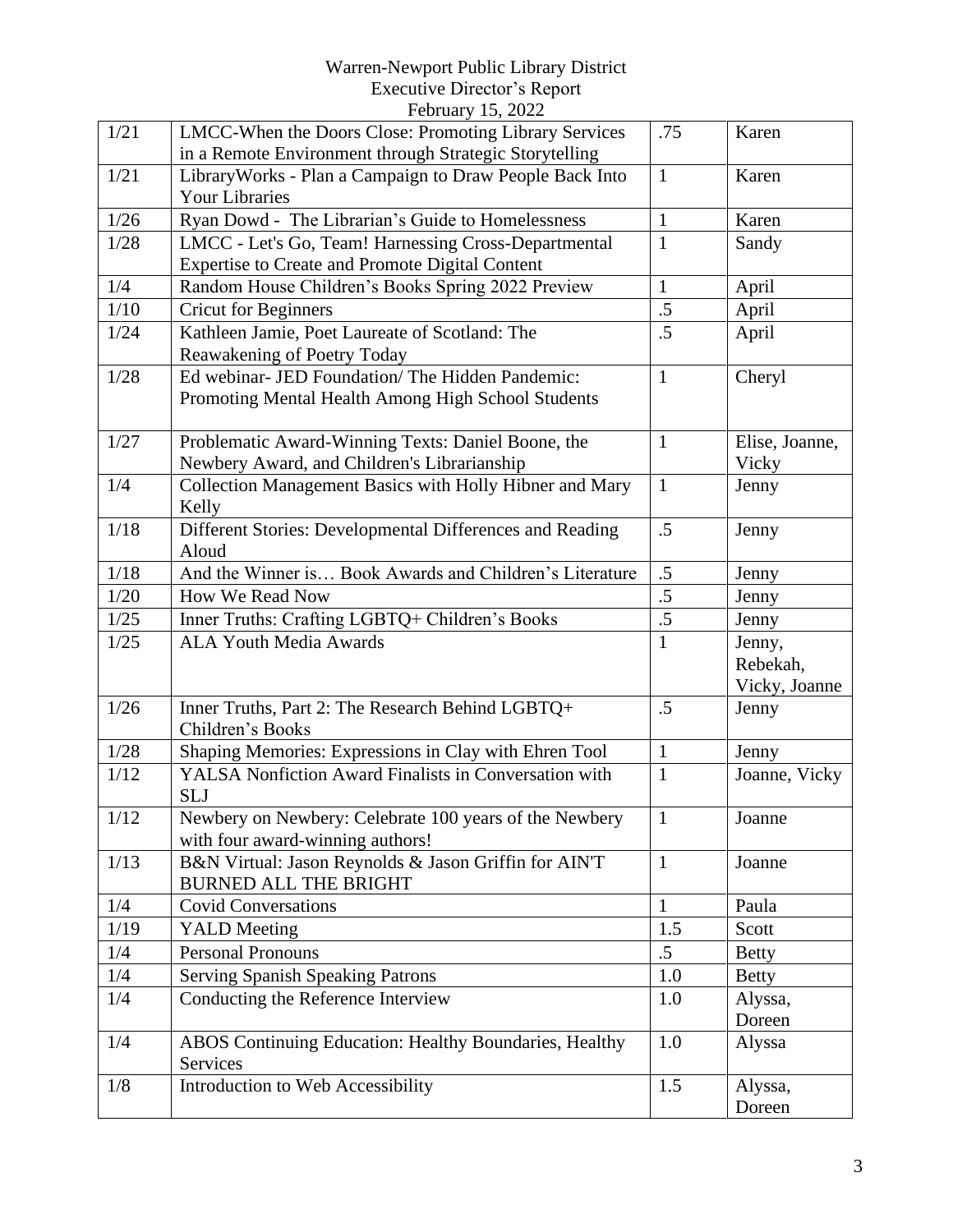#### February 15, 2022

| 1/8  | ALA's Programming Library: Media Literacy for Adults:   | 1.0 | Alyssa, |
|------|---------------------------------------------------------|-----|---------|
|      | Media Landscape and Economics                           |     | Doreen  |
| 1/13 | Plan a Campaign to Draw People Back Into Your Libraries | 1.0 | Ryan    |
|      | webinar                                                 |     |         |

#### **Safety and Security Statistics:**

- Patron Assists: 95
- Staff Assists: 0
- Mask Warning: 4
- No mask: Went through approximately 2 boxes of masks
- Behavioral Contacts: 3
- Unattended Children: 0
- Book Donations: 31
- Room Set-Ups: 0
- Gurnee Police & Fire Assists: 1
- Suspended Patrons: 2
- Patrons asked to leave EOD: 4

| <b>Patron Suspensions</b> |                   |                                                           |
|---------------------------|-------------------|-----------------------------------------------------------|
| Person(s)                 | Length of         | <b>Violation/reason</b>                                   |
| suspended                 | <b>Suspension</b> |                                                           |
| Two teens                 | One year          | Excessive noise after repeated warnings, excessive public |
|                           |                   | displays of affection, noncompliance with staff           |

## **ADULT SERVICES**

- Dealing with staffing issues due to cold, flu and COVID concerns.
- Had meetings with AARP to discuss the program.
- Started to take appointments for AARP tax prep and that is going well.
- Kathie met with Maria, our new Community Engagement Specialist, to discuss partnerships.

### **CIRCULATION**

- Reinstated quarterly reports for clerks and shelvers.
- Youth fiction and CD shifts were completed.
- Researching small carts for patron use.
- Facilities adjusted phone routing to fit better with our staff shortages. **(Work Smarter not Harder)**

### **COMMUNICATIONS**

• Nancy Stricker has announced her retirement, effective February 18. Nancy has made a tremendous contribution to WNPL over 25 years of dedicated service. She assisted in the development of the first WNPL Graphics department, and worked on many award-winning projects, including the initial concept and design for the Inside Angle newsletter. We will miss Nancy and wish her the best in her new chapter.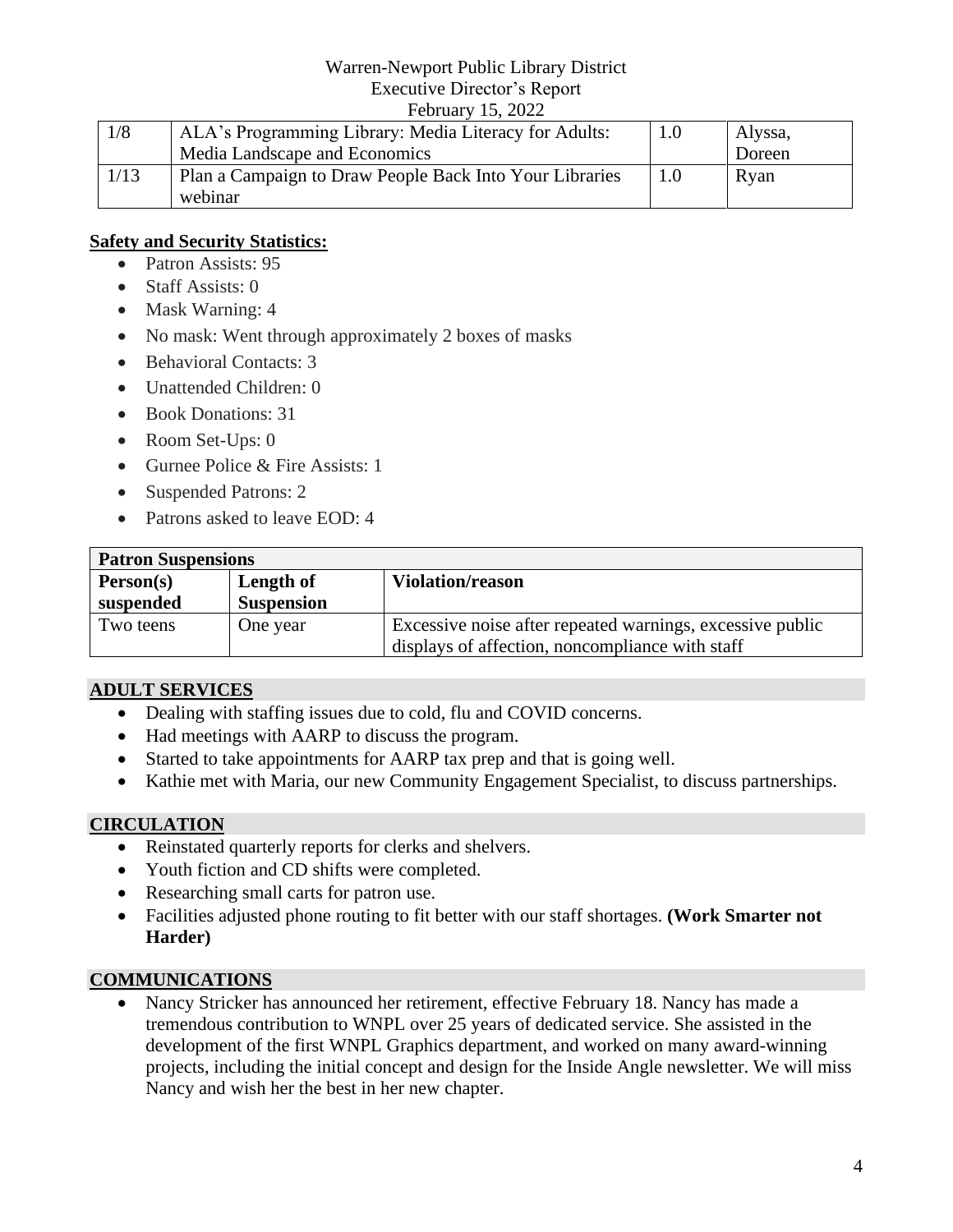- A campaign of New Year, New Chapter highlighted library resources that relate to new beginnings.
- Work began on the spring 2022 edition of the Inside Angle newsletter, which is being expanded to an eight-page format for the first time since the pandemic began. The issue is due to mail mid-February.
- Communications worked with the EDI Committee to design, make and introduce pronoun buttons for voluntary use of staff. (EDI)
- Working with Adult Services for creating of promotional materials for Illinois Libraries Present (ILP) events. ILP is a cooperative effort by nearly 200 Illinois libraries to provide high-quality events for libraries of varying sizes, with EDI in mind. Sandy has joined the ILP Marketing Committee.
- Two enews blasts were sent out this month.
- The Summer Reading Program Committee met on Jan. 27 to discuss planning for the 2022 theme, Read Beyond the Beaten Path.
- Nearly 70 pieces of social media content were created and posted by Communications in January including New Year closings, Express Lockers, Martin Luther King Jr. Day, Betty White's 100<sup>th</sup> birthday anniversary, Job Center of Lake County share and more. (EDI)
- Projects this month: staff phone extension list update, Grow Your Mind (EDI), Tech Time templates (WSNH), Bilingual Storytime (EDI), numerous pathfinders and display signs. (EDI)

## **FACILITIES**

- Anderson Pest Control conducted their monthly inspection.
- All Tech Energy replaced the LED drivers in the storytime room dome fixtures to resolve inconsistent dimming issues.

## **INFORMATION TECHNOLOGY**

- Continued implementation of Microsoft 365.
- Resolved 108 help desk requests.

## **OUTREACH**

- Bookmobile remained off road during the month of January due to the Covid surge.
- Bookmobile had a truck wash on January  $4<sup>th</sup>$ .
- Small van received an oil change and inspect/repair of the muffler at McClure's on 1/14.
- Angela met with Maria (Community Engagement Specialist) to discuss Outreach Services and possible ways to support Outreach growth.

## **TECHNICAL SERVICES**

- Continued to add first name to adult biographies.
- Continued to reclass holiday and concept board books.
- Revised our weeding report templates to adapt them to Office 365.

## **YOUTH SERVICES**

- We canceled in-person programs due to the Omicron surge.
- To help bridge the gap, we offered a weekly Zoom Storytime throughout the month.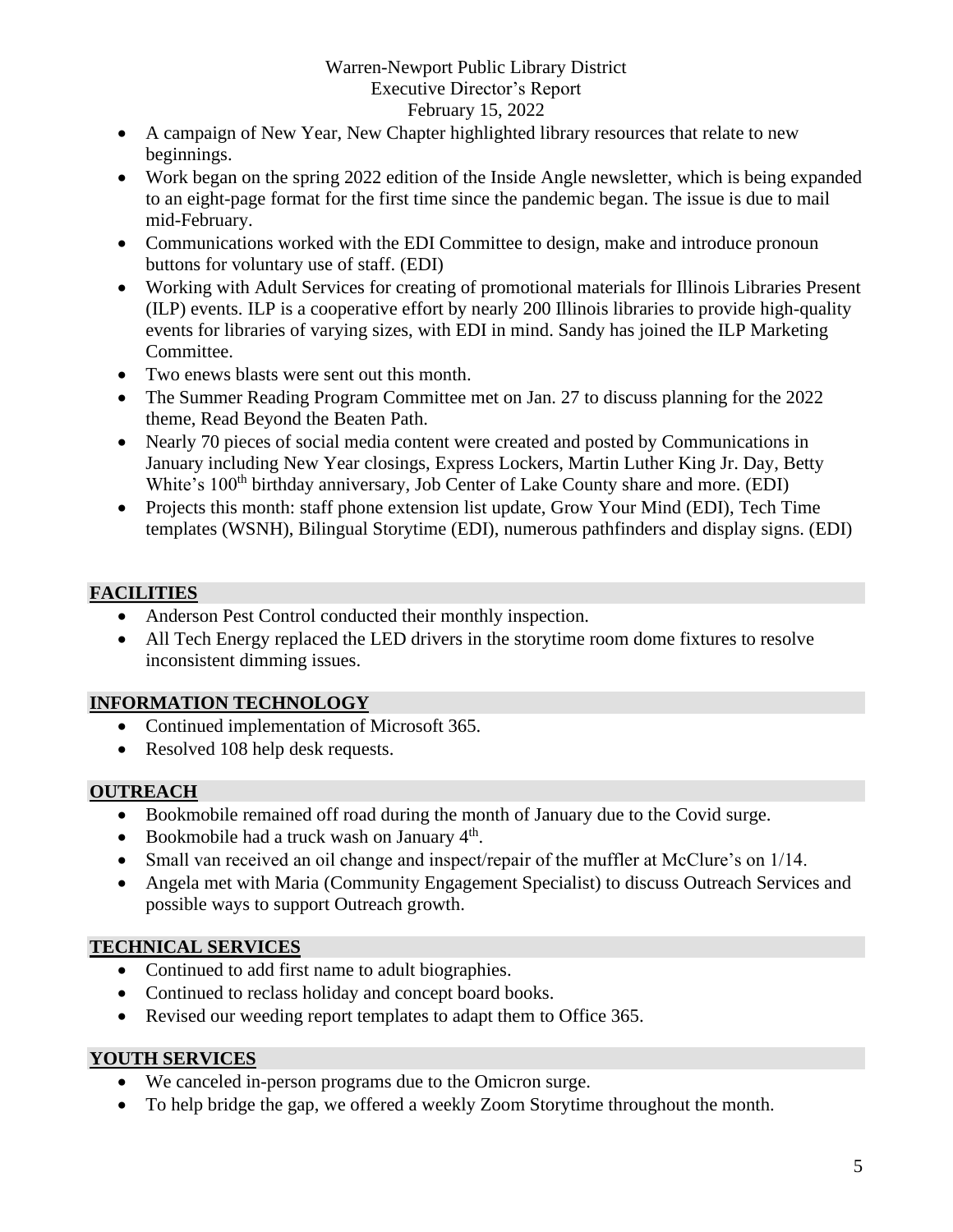- Teen programs were converted to virtual.
- Staff offered additional Take & Make projects.
- Rebekah met with Maria, (our new Community Engagement Specialist) to discuss partnerships.
- Reached out to Park District about summer programs including Storywalks and outdoor storytimes.
- Added ABC stickers to Board Book collection.

# **JANUARY STATISTICS**

#### **MAIN LIBRARY CIRCULATION**

|                                        |              |              |                  |              |              |              | <b>PREVIOUS</b> | <b>PERCENT</b> |
|----------------------------------------|--------------|--------------|------------------|--------------|--------------|--------------|-----------------|----------------|
|                                        | <b>JAN</b>   | <b>JAN</b>   | <b>JAN</b>       | Y.T.D.       | Y.T.D.       | Y.T.D.       | Y.T.D.          | <b>CHANGE</b>  |
| <b>TYPE OF MATERIAL</b>                | <b>ADULT</b> | <b>YOUTH</b> | <b>TOTAL</b>     | <b>ADULT</b> | <b>YOUTH</b> | <b>TOTAL</b> | <b>TOTAL</b>    | Y.T.D.         |
| Audiobooks                             | 409          | 114          | 523              | 3,078        | 1,252        | 4,330        | 3,984           | 8.7%           |
| Kits                                   | 0            | 145          | 145              | $\mathbf 0$  | 1,043        | 1,043        | 582             | 79.2%          |
| <b>Books</b>                           | 8,648        | 12,252       | 20,900           | 59,989       | 89,182       | 149,171      | 107,899         | 38.3%          |
| <b>Music Compact Discs</b>             | 1,098        | 52           | 1,150            | 6,219        | 529          | 6,748        | 4,243           | 59.0%          |
| DVDs/Blu-rays                          | 5,261        | 649          | 5,910            | 35,302       | 5,130        | 40,432       | 36,648          | 10.3%          |
| Magazines                              | 651          | 42           | 693              | 4,929        | 360          | 5,289        | 1,118           | 373.1%         |
| <b>Video Games</b>                     | 458          | 0            | 458              | 3,490        | $\Omega$     | 3,490        | 2,057           | 69.7%          |
| Videoplayers                           | 0            | 12           | 12               | $\mathbf 0$  | 116          | 116          | 49              | 136.7%         |
| <b>Umbrellas</b>                       | 0            | 0            | $\boldsymbol{0}$ | $\mathbf 0$  | $\mathbf 0$  | $\mathbf 0$  | 0               | N/A            |
| <b>Telescopes</b>                      | 6            | 0            | $\,6$            | 35           | $\mathbf 0$  | 35           | 4               | 775.0%         |
| <b>Backpacks</b>                       | 0            | 17           | 17               | $\mathbf 0$  | 113          | 113          | 1               | 11200.0%       |
| Launchpads                             | 0            | 18           | 18               | $\mathbf 0$  | 89           | 89           | 73              | 21.9%          |
| Hotspots                               | 109          | 0            | 109              | 977          | 0            | 977          | 248             | 294.0%         |
| ebooks (MMM, Hoopla)                   | 4,719        | 0            | 4,719            | 21,219       | $\mathbf 0$  | 21,219       | 24,744          | $-14.2%$       |
| eaudiobooks (MMM,<br>Hoopla)           | 4,388        | 0            | 4,388            | 25,296       | $\mathbf 0$  | 25,296       | 25,913          | $-2.4%$        |
| evideo (MMM, Hoopla)                   | 313          | $\Omega$     | 313              | 2,351        | $\Omega$     | 2,351        | 3,421           | $-31.3%$       |
| emusic (Hoopla)                        | 134          | 0            | 134              | 784          | $\mathbf 0$  | 784          | 1,038           | $-24.5%$       |
| emagazines (Overdrive)                 | 337          | 0            | 337              | 1,294        | $\mathbf 0$  | 1,294        | 1,208           | 7.1%           |
| ecomicbooks (Hoopla)                   | 178          | 0            | 178              | 9,867        | $\mathbf 0$  | 9,867        | 10,770          | $-8.4%$        |
| <b>Total emedia</b>                    | 10,069       | 0            | 10,069           | 60,811       | $\mathbf 0$  | 60,811       | 67,094          | $-9.4%$        |
| <b>MAIN LIBRARY</b><br><b>SUBTOTAL</b> | 26,709       | 13,301       | 40,010           | 174,830      | 97,814       | 272,644      | 224,000         | 21.7%          |

\*\*MMM=MyMediaMall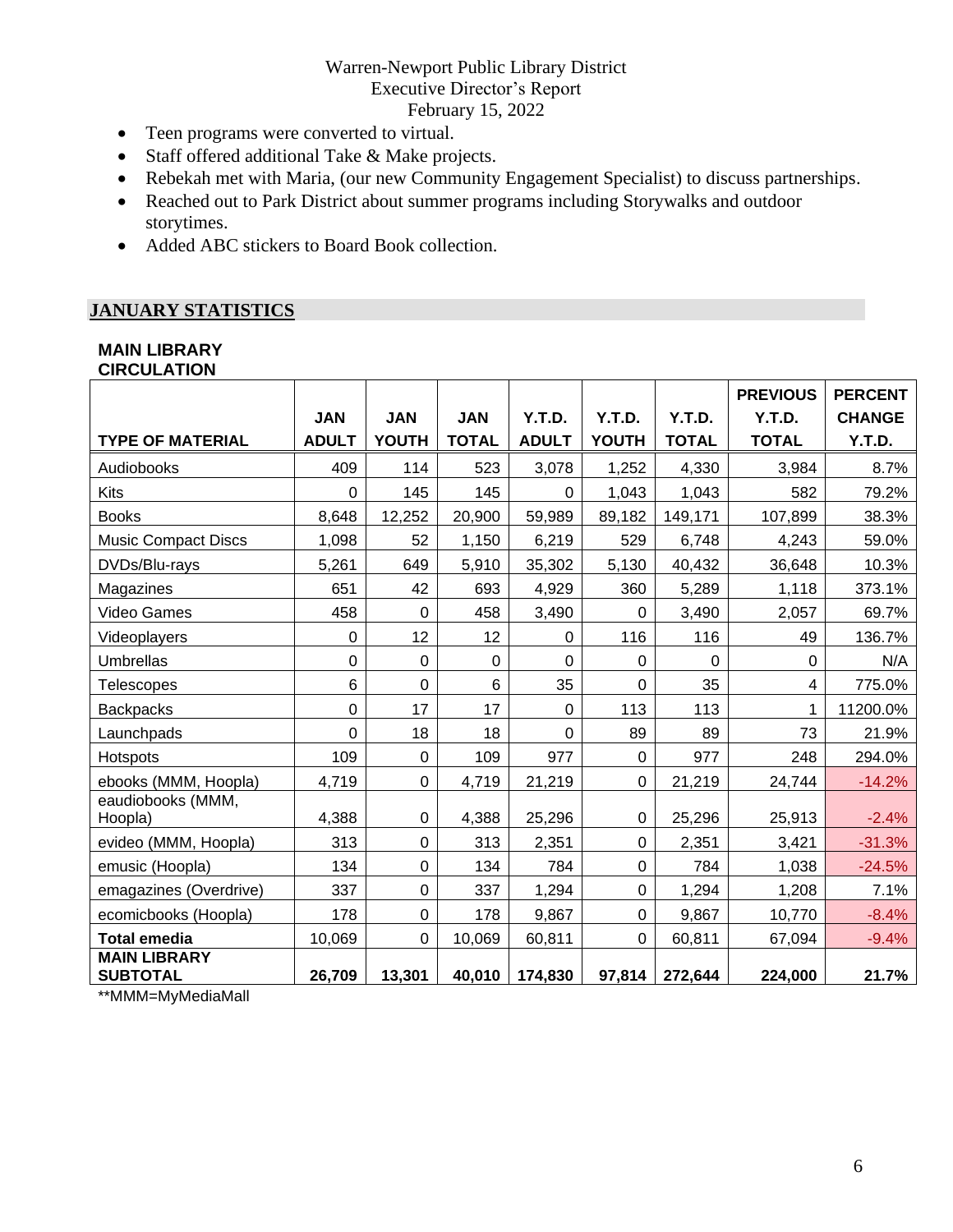#### **OUTREACH CIRCULATION**

|                            |              |              |              |              |          |              | <b>PREVIOUS</b> | <b>PERCENT</b> |
|----------------------------|--------------|--------------|--------------|--------------|----------|--------------|-----------------|----------------|
|                            | <b>JAN</b>   | <b>JAN</b>   | <b>JAN</b>   | Y.T.D.       | Y.T.D.   | Y.T.D.       | Y.T.D.          | <b>CHANGE</b>  |
| <b>TYPE OF MATERIAL</b>    | <b>ADULT</b> | <b>YOUTH</b> | <b>TOTAL</b> | <b>ADULT</b> | YOUTH    | <b>TOTAL</b> | <b>TOTAL</b>    | Y.T.D.         |
| <b>Audiobooks</b>          | 10           | 0            | 10           | 44           | 9        | 53           | 157             | $-66.2%$       |
| <b>Kits</b>                | $\Omega$     |              |              | $\Omega$     | 31       | 31           | 55              | $-43.6%$       |
| <b>Books</b>               | 187          | 524          | 711          | 1,292        | 4,072    | 5,364        | 3,466           | 54.8%          |
| <b>Music Compact Discs</b> | 5            | 6            | 11           | 31           | 16       | 47           | 85              | $-44.7%$       |
| DVD's                      | 120          | 7            | 127          | 952          | 71       | 1,023        | 879             | 16.4%          |
| Magazines                  | 18           | 0            | 18           | 253          | 0        | 253          | 160             | 58.1%          |
| Miscellaneous              | 3            | 0            | 3            | 9            | $\Omega$ | 9            | 0               | N/A            |
| <b>OUTREACH SUBTOTAL</b>   | 343          | 538          | 881          | 2,581        | 4,199    | 6,780        | 4,802           | 41.2%          |

# **TOTAL CIRCULATION**

|                    |              |            |              |           |               |         | <b>PREVIOUS   PERCENT</b> |               |
|--------------------|--------------|------------|--------------|-----------|---------------|---------|---------------------------|---------------|
|                    | JAN          | <b>JAN</b> | <b>JAN</b>   | Y.T.D.    | Y.T.D.        | Y.T.D.  | Y.T.D.                    | <b>CHANGE</b> |
|                    | <b>ADULT</b> | YOUTH I    | <b>TOTAL</b> | I ADULT I | <b>PYOUTH</b> | I TOTAL | <b>TOTAL</b>              | Y.T.D.        |
| <b>GRAND TOTAL</b> | 27.052       | 13.839     | 40.891       | 177,411   | 102,013       | 279.424 | 228,802                   | 22.1%         |